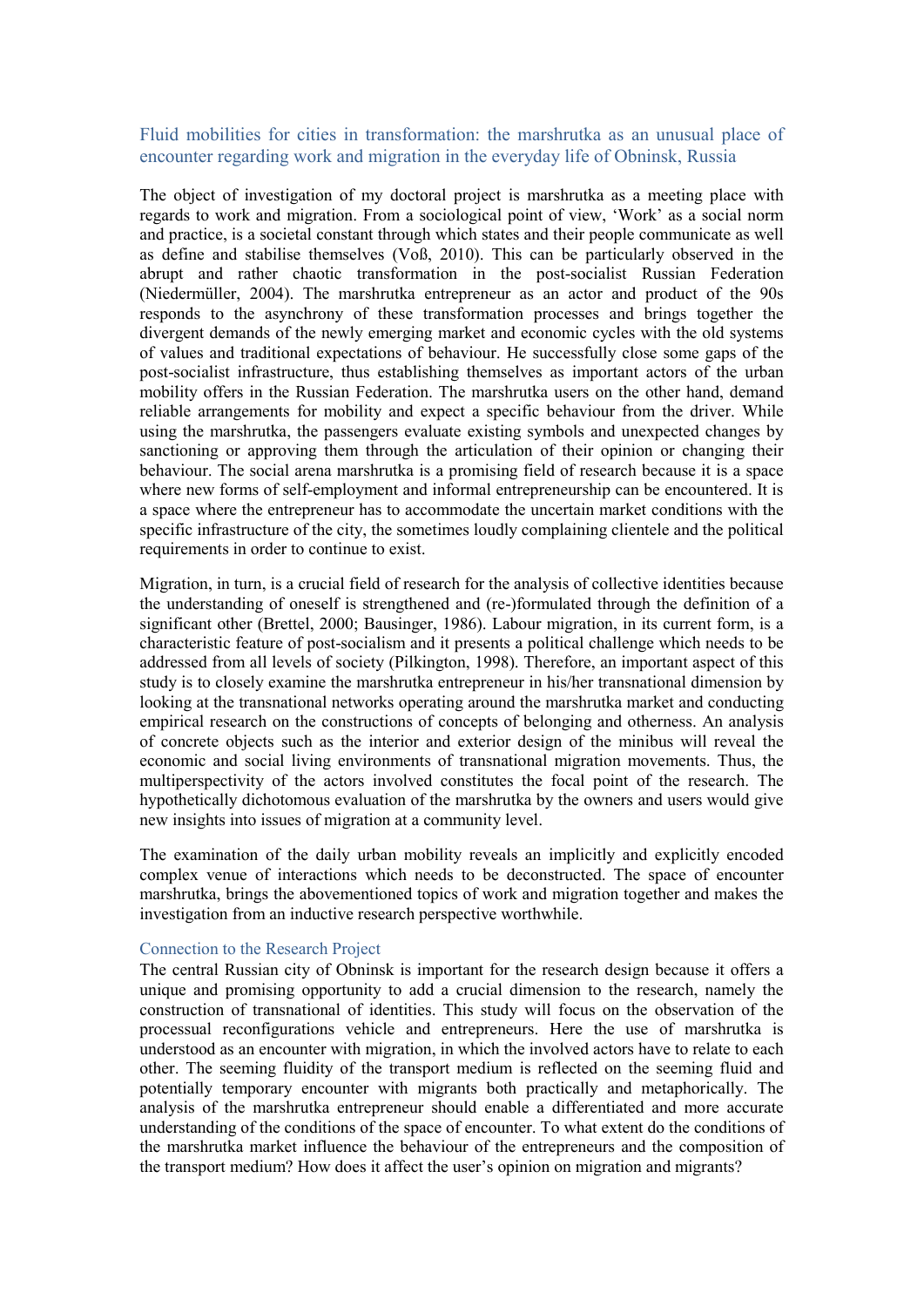#### Methodology

Methodologically, the multi-sighted-ethnography (Marcus, 1995) with its modes of construction 'follow the people,' 'follow the thing,' 'follow the plot,' 'follow the metaphor' and 'follow the conflict' enables the use of various analysis techniques. The production of situational maps and analyses (Clarkes, 2003) would allow for a closer examination and a better visualisation of the symbolic interactions of the actors involved in the social arena marshrutka (Strauss, 1987). The study of mobility by focusing on the technological means requires a theoretical and methodological discussion of subject-object relations and their impact on the communication and action spaces. Here, the research focus would be expanded by using Latours' Actor-Network Theory which places particular emphasis on the determining effects of the material entities (Callon, 2006; Latour, 2005). Furthermore, the empirical data will be systematically collected and processed in accordance with the research design and through the analysis of documents, field research and qualitative interviews.

### The Theoretical Embedding of the Research

This research project will be based on the findings of spatial theoretical perspectives. The relation between space and power in the enactment of mobility (Jensen, 2011) clarifies that our constructed perceptions of space are never value-free. Despite the potential of the interpretations of space and mobility offers (Cresswell, 2006), the access to mobility is not equally distributed and it reinforces social injustice through the provision of selective infrastructure (Urry 2007). The application of Foucault's concept of governmentality, would help to demonstrate the relation between power and space. According to Foucault mobility can be defined as  $\alpha$  political technology  $[\dots]$  through which we come to control the social body in its finest instruments" (Foucault, 2007 p.159). It becomes quickly evident, that spaces determine the way we perceive our reality and draw the limits of what is possible through the provision of mobility offers. Thus spaces and mobility offers are perceived as quasi-natural entities, which are integrated in the inter-individual negotiating and positioning process. (Latour, 1996).

This study would use the actor-network theory (ANT) to analyse the relation between technology and the social. Arguably, materially solidified mobility practices are socially constructed and follow a common perception of space of a commonly negotiated world and legitimise the established daily conventions. However, a crisis would suffice to put the 'seemingly secure world' into question (Latour, 2009). By looking at the processes of negotiation one can identify the involved actors in their specific network. Hence, every actor that has the necessary legitimacy, has the potential to pressure the collective for new negotiations. Whether it is the origin of the marshrutka or the marshrutka driver, defective entry doors, city laws abolishing or limiting the informal transport, under- or over-frequented minibus routes, competition or clientelism, the rise or fall of commodity and ticket prices; all this could lead to negotiations and changes of behaviour of the actor groups involved. Through the interlocking of theory and methodology, the ANT enables a meaningful delimitation of the research field and makes its description and understanding easier.

The research project draws insights from the migration studies and sociological labour studies. Transnationalism - as an explanatory approach and a descriptive model for social interactions in global networks - enables the examination of migration in the work context (Darieva, 2006). This approach analyses the social and cultural networks within and across municipal and national borders. The deconstruction of economic and communicative entanglements would contribute to better analyse the 'interconnectedness' (Hannerz, 1996) of transnational identities. The transformation processes of the 90s in the post-socialist states with regards to work (Roth, 2004; Niedermüller, 2004) will be examined by using a historical perspective. The recent studies on market life (Bittner, 2004) will contribute to the discussion on the realities of the current marshrutka market as compared to other forms of selfemployment in the post-socialist countries of the former Soviet Union.